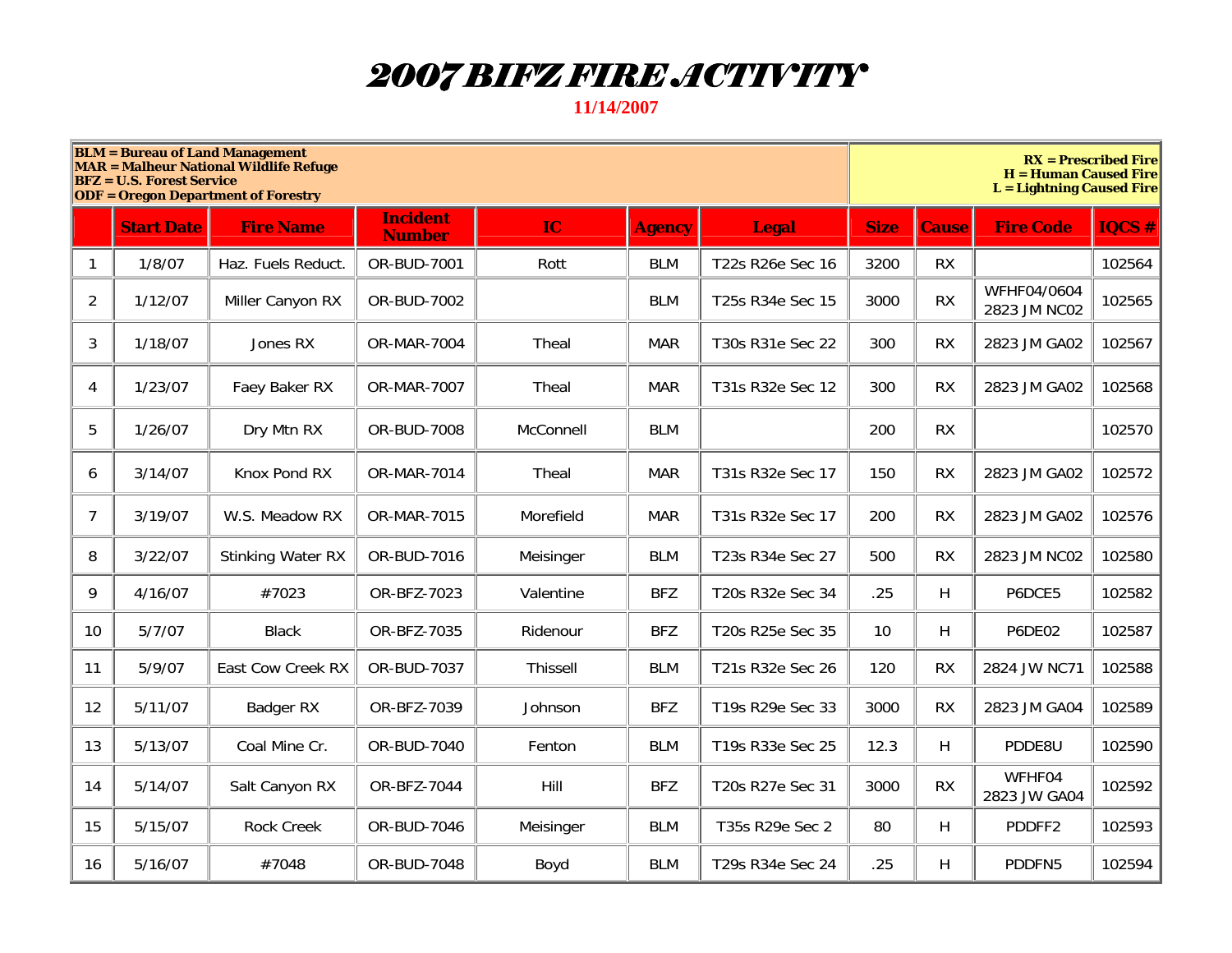| 17 | 5/18/07 | Beaverdam RX             | OR-BUD-7050  | Rott                | BLM         | T20s R29e Sec20  | 100            | <b>RX</b> | 2823 JM NC71  | 102596 |
|----|---------|--------------------------|--------------|---------------------|-------------|------------------|----------------|-----------|---------------|--------|
| 18 | 5/22/07 | <b>Guard School</b>      | OR-BIC-7053  |                     |             |                  |                |           |               | 97390  |
| 19 | 5/22/07 | Saw Cert.                | OR-BIC-7054  |                     |             |                  |                |           |               | 105138 |
| 20 | 5/22/07 | Sims & Drills            | OR-BIC-7055  |                     |             |                  |                |           |               | 106194 |
| 21 | 5/24/07 | #7057                    | OR-BFZ-7057  | Valentine           | <b>BFZ</b>  | T21s R27e Sec 27 | 3.4            | H         | P6DF81        | 102597 |
| 22 | 5/26/07 | #7060                    | OR-BFZ-7060  | Sisneros            | <b>BFZ</b>  | T20s R27e Sec 36 | 7.6            |           | P6C8JW        | 102598 |
| 23 | 5/27/07 | #7061                    | OR-BFZ-7061  | Hill                | <b>BFZ</b>  | T20s R28e Sec 30 | .25            | H         | P6DGE3        | 102599 |
| 24 | 5/27/07 | Are You Kidding<br>Me?   | OR-BFZ-7062  | Valentine           | <b>BFZ</b>  | T23s R30e Sec 21 | .25            | H         | P6C8JW        | 102600 |
| 25 | 5/30/07 | #7064                    | OR-BFZ-7064  | Valentine           | <b>BFZ</b>  | T19s R29e Sec 32 | 1.4            | H         | P6DGZ1        | 102601 |
| 26 | 5/31/07 | #7065                    | OR-BFZ-7065  | <b>Hill</b>         | <b>BFZ</b>  | T19s R31e Sec 29 | .25            | H         | <b>P6DG22</b> | 102602 |
| 27 | 6/4/07  | <b>ABC Misc</b>          | OR-BFZ-7073  | <b>ABC Misc</b>     | <b>BFZ</b>  |                  |                | L.        | P6C8JW        | 106195 |
| 28 | 6/12/07 | #7081                    | OR-BUD-7081  | <b>Bob Barclay</b>  | <b>BUD</b>  | T40s R35e Sec 14 | .10            | H         | PDDH6E        | 106196 |
| 29 | 6/16/07 | #7089                    | OR-BUD-7089  | Towers              | <b>BUD</b>  | T25s R31e Sec 3  | .10            | H         | PDDJA7        | 106197 |
| 30 | 6/22/07 | #7101                    | OR-BURN-7101 | <b>Burns FD</b>     | <b>BURN</b> | T23s R33e Sec 5  | 2.0            | H         | PNDJ8R        | 102605 |
| 31 | 6/24/07 | #7107                    | OR-BUD-7107  | Hines FD            | <b>BUD</b>  | T23s R28e Sec 31 | .10            | H         | PDDKP3        | 106198 |
| 32 | 6/26/07 | #7112                    | OR-CRAN-7112 | C. Sitz & Crane RFD | CRAN        | T24s R32e Sec 14 | 1.1            | H         | PNDK2P        | 106199 |
| 33 | 7/01/07 | #7123                    | OR-BUD-7123  | C. Sitz             | <b>BUD</b>  | T21s R34e Sec 33 | $\cdot$ 1      | H         | PDDLZ6        | 102606 |
| 34 | 7/03/07 | #7129                    | OR-BUD-7129  | Toney               | <b>BUD</b>  | T22s R32e Sec 27 | .5             | H         | PDDL82        | 102607 |
| 35 | 7/04/07 | Independence Fire        | OR-BUD-7132  | Fenton              | <b>BUD</b>  | T25s R31e Sec 35 | 2.1            | H         | PDDMK5        | 102608 |
| 36 | 7/05/07 | Round Top Butte          | OR-BUD-7134  | Toney               | <b>BUD</b>  | T24s R23e Sec 15 | 9870.4         | H         | PDDM1L        | 102609 |
| 37 | 7/6/07  | Stable Fire              | OR-BUD-7138  | Morefield           | <b>BUD</b>  | T23s R29e Sec 35 | $\overline{2}$ | H         | PDDM9K        | 102610 |
| 38 | 7/06/07 | <b>Bartlett Mountain</b> | OR-BUD-7140  | Reponen             | <b>BUD</b>  | T21s R36e Sec 6  | 32312          | L.        | PDDNG9        | 102611 |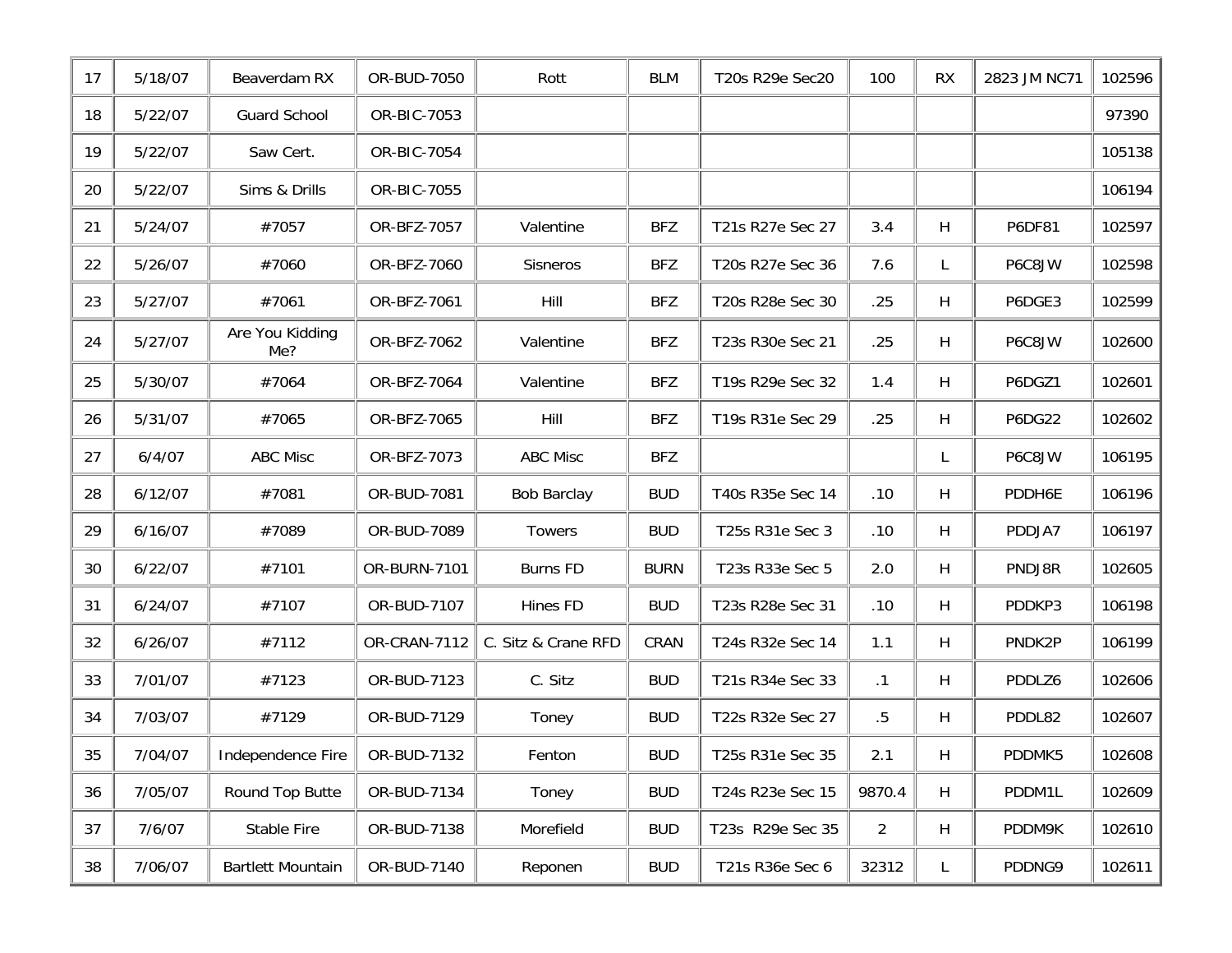| 39 | 7/06/07 | Pine Spring             | OR-BFZ-7144  | Fenton              | <b>BFZ</b> | T22s R28e Sec 18 | .25            | L  | P6C8JW | 102612 |
|----|---------|-------------------------|--------------|---------------------|------------|------------------|----------------|----|--------|--------|
| 40 | 7/06/07 | Chickahominy            | OR-SCRN-7145 | Hancock             | <b>BUD</b> | T23s R25e Sec 16 | $\overline{2}$ | L. | PDDNH8 | 106200 |
| 41 | 7/06/07 | Egley                   | OR-BFZ-7148  | J. Pendleton        | <b>BFZ</b> | T22s R27e Sec 14 | 107000         | L. | P6DN0P | 100041 |
| 42 | 7/06/07 | #7149                   | OR-BFZ-7149  | Schmid              | <b>BFZ</b> | T22s R27e Sec 13 | $\overline{2}$ | L. | P6C8JW | 102614 |
| 43 | 7/06/07 | <b>Bald Butte</b>       | OR-BFZ-7152  | Fenton              | <b>BFZ</b> | T22s R28e Sec 5  | 800            | L. | P6C8JW | 106201 |
| 44 | 7/06/07 | #7153                   | OR-BFZ-7153  | Boyd                | <b>BFZ</b> | T21s R28e Sec 30 | $\mathbf{1}$   | L. | P6C8JW | 106202 |
| 45 | 7/06/07 | #7154                   | OR-BFZ-7154  | Calloway            | <b>BFZ</b> | T22s R28e Sec 22 | $.5\,$         | L. | P6C8JW | 106203 |
| 46 | 7/06/07 | #7155                   | OR-BUD-7155  | Sharpe              | <b>BUD</b> | T21s R29e Sec 7  | $\cdot$ 1      | L. | PDDQ8M | 102615 |
| 47 | 7/06/07 | #7156                   | OR-BFZ-7156  | Calloway            | <b>BFZ</b> | T22s R27e Sec 4  | .1             | L. | P6C8JW | 106204 |
| 48 | 7/06/07 | Dick Miller Canyon      | OR-BUD-7157  | <b>Riley Rurals</b> | <b>BUD</b> | T22s R27e Sec 19 | 30             | L. | PDDN8X | 102616 |
| 49 | 7/06/07 | West Drewsey            | OR-BUD-7158  | Morefield           | <b>BUD</b> | T20s R25e Sec 33 | 260            | L. | PDDNN2 | 102618 |
| 50 | 7/06/07 | Holmes                  | OR-BFZ-7159  | Sharpe              | <b>BFZ</b> | T21s R28e Sec 23 | 85             | L. | P6C8JW | 106205 |
| 51 | 7/06/07 | #7160                   | OR-BFZ-7160  | Sharpe              | <b>BFZ</b> | T18s R27e Sec 35 | 8              | L. | P6C8JW | 106206 |
| 52 | 7/06/07 | Jack Knife              | OR-BFZ-7162  | Hill                | <b>BFZ</b> | T19s R32e Sec 25 | 11.9           | L. | P6C8JW | 106207 |
| 53 | 7/06/07 | <b>Calamity Complex</b> | OR-BFZ-7163  | West                | <b>BFZ</b> | T18s R32e Sec 1  | $5.0$          | L. | P6DN2L | 100970 |
| 54 | 7/06/07 | #7164                   | OR-BFZ-7164  | West                | <b>BFZ</b> | T17s R32e Sec 35 | 1274           | L. | PDDN2L | 106208 |
| 55 | 7/06/07 | #7165                   | OR-BFZ-7165  | Koch - Jumper       | <b>BFZ</b> | T22s R26e Sec 14 | $\overline{4}$ | L  | P6C8JW | 106209 |
| 56 | 7/06/07 | #7167                   | OR-BFZ-7167  | West                | <b>BFZ</b> | T18s R33e Sec 19 | 20             | L. | PDDN2L | 106211 |
| 57 | 7/06/07 | #7168                   | OR-BFZ-7168  | Valentine           | <b>BFZ</b> | T20s R26e Sec 30 | .5             |    | P6C8JW | 106212 |
| 58 | 7/06/07 | #7169                   | OR-BFZ-7169  | West                | <b>BFZ</b> | T18s R33e Sec 31 | 1055           | L  | PDDN2L | 106213 |
| 59 | 7/06/07 | #7170                   | OR-BFZ-7170  | Calloway            | <b>BFZ</b> | T20s R26e Sec 13 | $\overline{2}$ | L. | P6C8JW | 106214 |
| 60 | 7/06/07 | <b>Gus Wells</b>        | OR-BFZ-7172  | Pease               | <b>BFZ</b> | T21s R27e Sec 14 | $\cdot$ 1      | L, | P6C8JW | 106215 |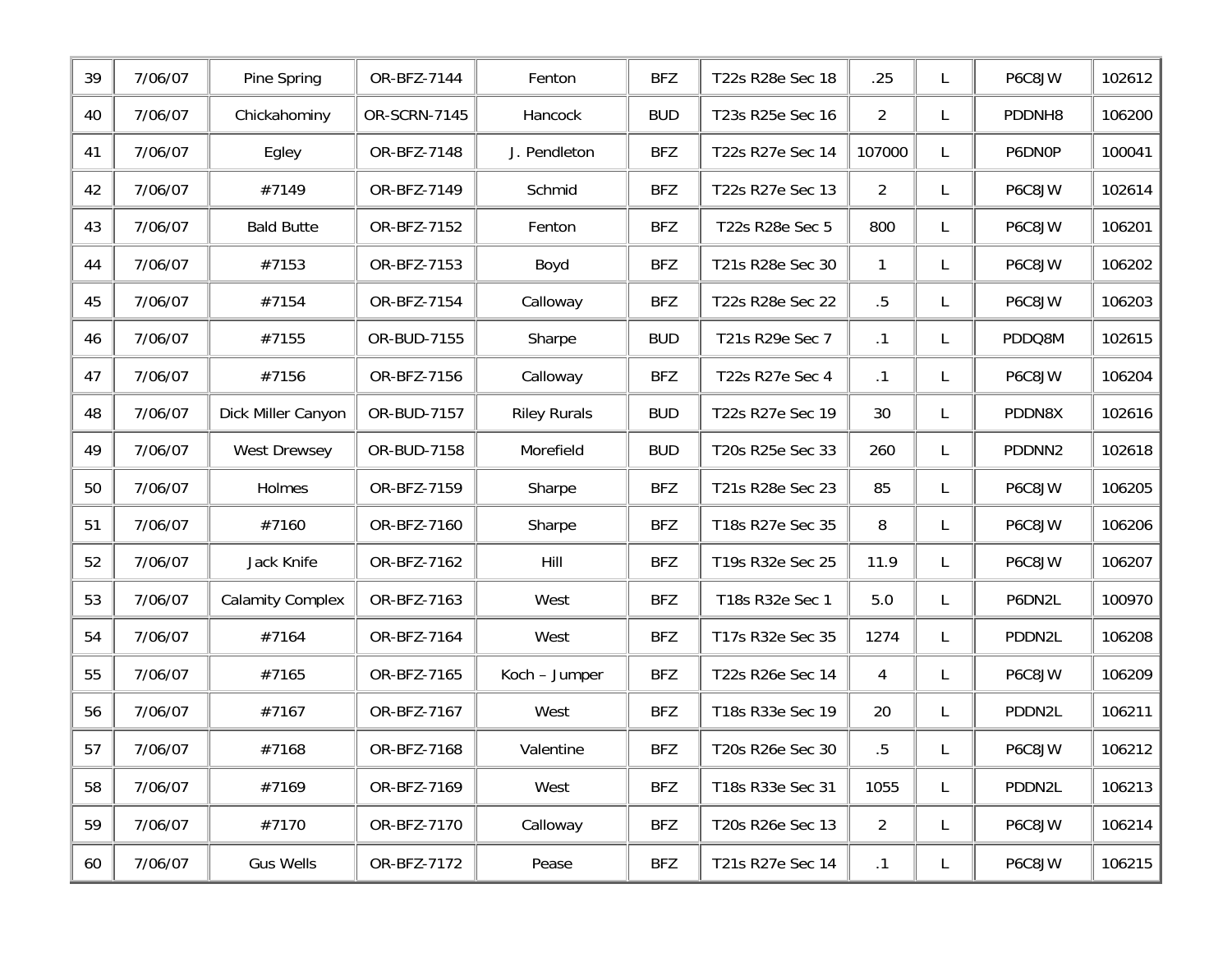| 61 | 7/07/07  | #7174                | OR-BFZ-7174 | Hussey              | <b>BFZ</b> | T20s R25e Sec 15 | 3              |    | P6C8JW | 106216 |
|----|----------|----------------------|-------------|---------------------|------------|------------------|----------------|----|--------|--------|
| 62 | 7/07/07  | <b>Silver Fire</b>   | OR-BFZ-7175 | Pendleton           | <b>BFZ</b> | T20s R26e Sec 32 | 31812.3        |    | P6DN0P | 100041 |
| 63 | 7/07/07  | #7176                | OR-BFZ-7176 | West                | <b>BFZ</b> | T19s R33e Sec 5  | 31.2           |    | PDDN2L | 106217 |
| 64 | 7/07/07  | Bear Canyon          | OR-BFZ-7177 | Pendleton           | <b>BFZ</b> | T20s R27e Sec 3  | 1544.2         |    | P6DN0P | 100041 |
| 65 | 7/07/07  | #7179                | OR-BFZ-7179 | Hussey              | <b>BFZ</b> | T20s R25e Sec 11 | $\overline{2}$ | L. | P6C8JW | 106218 |
| 66 | 7/07/07  | #7181                | OR-BUD-7181 | Valentine           | <b>BUD</b> | T23s R28e Sec 35 | $\cdot$ 1      | L  | PDDN8Y | 102619 |
| 67 | 7/07/07  | #7183                | OR-BFZ-7183 | <b>Skillings</b>    | <b>BFZ</b> | T19s R27e Sec 9  | 3.5            | L  | P6C8JW | 106219 |
| 68 | 7/08/07  | #7191                | OR-BFZ-7191 | Hahn                | <b>BFZ</b> | T20s R27e Sec 19 | 1              | L  | P6C8JW | 106220 |
| 69 | 7/10/07  | #7197                | OR-BUD-7197 | Richardson          | <b>BUD</b> | T37s R32e Sec 24 | 13.6           |    | PDDP0U | 102621 |
| 70 | 7/11/07  | #7204                | OR-BFZ-7204 | Pendleton           | <b>BFZ</b> | T20s R31e Sec 7  | 1              |    | P6C8JW | 106221 |
| 71 | 7/11/07  | #7205                | OR-BFZ-7205 | Pendleton           | <b>BFZ</b> | T22s R27e Sec 28 | $\cdot$ 1      |    | P6C8JW | 106222 |
| 72 | 7/13/07  | Grasshopper          | OR-BUD-7214 | Hancock             | <b>BUD</b> | T25s R28e Sec 34 | 30             | L  | PDDP98 | 102622 |
| 73 | 7/13/07  | Oard Flat            | OR-BUD-7216 | Hancock             | <b>BUD</b> | T21s R33e Sec 34 | $\cdot$ 1      |    | PDDQC9 | 102623 |
| 74 | 7/13/07  | Pine Creek Ranch     | OR-BUD-7217 | Towers              | <b>BUD</b> | T20s R34e Sec 20 | 3              | L  | PDDQD0 | 102624 |
| 75 | 7/14/07  | #7224                | OR-BFZ-7224 | Ridenour            | <b>BFZ</b> | T19s R26e Sec 18 | $\cdot$ 1      | L  | P6C8JW | 106223 |
| 76 | 7/18/07  | #7237                | OR-BFZ-7237 | TF O                | <b>BFZ</b> | T20s R30e Sec 35 | $\cdot$ 1      | L  | P6C8JW | 106224 |
| 77 | 7/18/07  | #7238                | OR-BUD-7238 | Boyd                | <b>BUD</b> | T35s R32e Sec 11 | 50             | L  | PDDR2T | 102625 |
| 78 | 7/18/07  | Poison Creek         | OR-BUD-7239 | Thissell            | <b>BUD</b> | T21s R31e Sec 20 | .1             | L  | PDDXQ1 | 106225 |
| 79 | 7/18/07  | #7241                | OR-BFZ-7241 | Pendleton           | <b>BFZ</b> | T20s R31e Sec 6  | .1             |    | P6C8JW | 106226 |
| 80 | 7/18/07  | <b>Bellows Creek</b> | OR-BFZ-7242 | Pendleton           | <b>BFZ</b> | T19s R31e Sec 20 | 255            | L, | P6DSQ6 | 102626 |
| 81 | 7/20/07  | #7249                | OR-MAR-7249 | Janette             | <b>MAR</b> | T31s R32e Sec 17 | 1              | L. | PRDSS4 | 102627 |
| 82 | 07/23/07 | #7262                | OR-BUD-7262 | O'Connor/Ugalde (T) | <b>BUD</b> | T30s R33e Sec 23 | $\cdot$ 1      | L  | PDDTB2 | 106227 |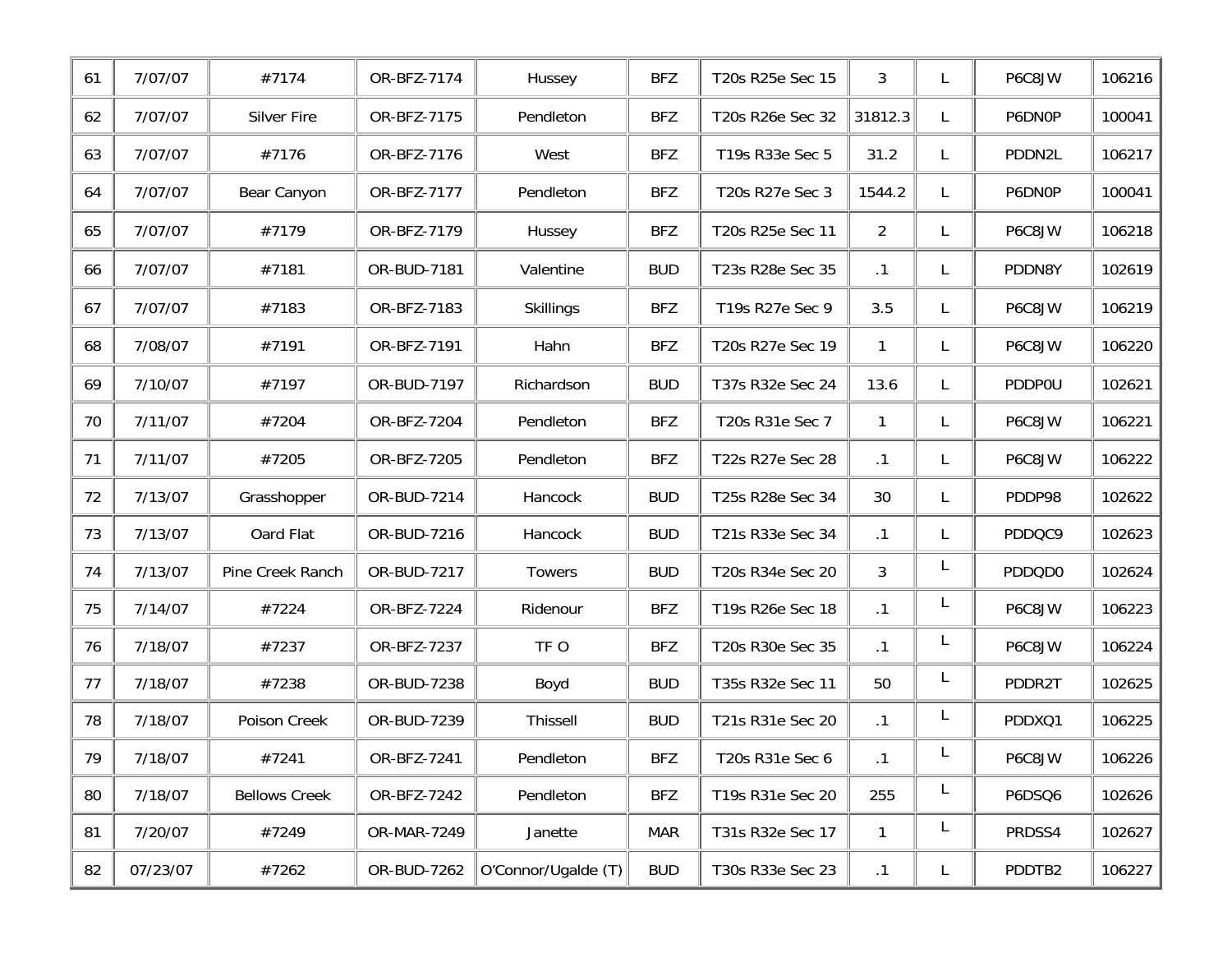| 83  | 07/23/07 | #7263             | OR-BUD-7263 | DeCroo             | <b>BUD</b> | T31s R32e Sec 21 | $\mathbf{1}$   | L  | PDDS7Q | 106228 |
|-----|----------|-------------------|-------------|--------------------|------------|------------------|----------------|----|--------|--------|
| 84  | 07/23/07 | Crow Camp         | OR-BUD-7265 | Towers/Toney       | <b>BUD</b> | T23s R34e Sec 32 | 65             | L. | PDDS7P | 102628 |
| 85  | 07/23/07 | #7268             | OR-BUD-7268 | Hussey/Robertson   | <b>BUD</b> | T19s R36e Sec 15 | $\cdot$ 1      | L. | PDDS8H | 102629 |
| 86  | 07/24/07 | #7270             | OR-BUD-7270 | Dunten             | <b>BUD</b> | T20s R30e Sec 20 | $\cdot$ 1      | L  | PDDS8N | 102630 |
| 87  | 07/24/07 | #7271             | OR-BFZ-7271 | Sitz               | <b>BFZ</b> | T21s R32e Sec 16 | .10            | L  | P6C8JW | 106229 |
| 88  | 07/24/07 | #7272             | OR-BFZ-7272 | Reponen            | <b>BFZ</b> | T20s R33e Sec 29 | .10            | L  | P6C8JW | 106230 |
| 89  | 07/24/07 | Haycreek          | OR-BUD-7274 | Reiss/Fenton       | <b>BUD</b> | T20s R29e Sec 14 | 119.2          | L  | PDDTC5 | 102631 |
| 90  | 07/24/07 | #7277             | OR-BFZ-7277 | Hancock            | <b>BFZ</b> | T18s R33e Sec 13 | $.5\,$         | L. | P6C8JW | 106231 |
| 91  | 07/24/07 | #7278             | OR-BFZ-7278 | M. Sitz            | <b>BFZ</b> | T21s R32e Sec 20 | .25            | L. | P6C8JW | 106232 |
| 92  | 07/24/07 | #7279             | OR-BFZ-7279 | Sitz               | <b>BFZ</b> | T19s R32e Sec 16 | .1             | L. | P6C8JW | 106233 |
| 93  | 07/24/07 | White Gulch       | OR-BUD-7281 | White              | <b>BUD</b> | T21s R33e Sec 22 | 20.1           | L  | PDDTB8 | 102632 |
| 94  | 07/24/07 | Little Sage Hen   | OR-BFZ-7282 | Green              | <b>BFZ</b> | T19s R30e Sec 24 | $\cdot$ 1      | L. | P6C8JW | 106234 |
| 95  | 07/24/07 | #7283             | OR-BFZ-7283 | Corbett            | <b>BFZ</b> | T20s R32e Sec 23 | .1             | L  | P6C8JW | 106235 |
| 96  | 7/24/07  | #7284             | OR-BUD-7284 | DeCroo             | <b>BUD</b> | T3s0R 33e Sec 1  | $\cdot$ 1      | L  | PDDTD1 | 106236 |
| 97  | 08/02/07 | <b>Water Tank</b> | OR-BUD-7316 | Fenton             | <b>BUD</b> | T23s R30e Sec 15 | .10            | H  | PDDU1U | 106237 |
| 98  | 08/03/07 | Domingo Pass      | OR-BUD-7322 | DeCroo             | <b>BUD</b> | T39s R34e Sec 11 | $\overline{2}$ | L. | PDDU5R | 106238 |
| 99  | 08/05/07 | Wrench Ranch      | OR-BUD-7326 | Ridenour           | <b>BUD</b> | T39s R36e Sec 24 | 56             | L  | PDDVA2 | 106239 |
| 100 | 08/05/07 | Riverside         | OR-BUD-7329 | Fenton             | <b>BUD</b> | T24s R37e Sec 9  | 59.2           | L  | PDDVA0 | 106240 |
| 101 | 08/05/07 | Coleman Creek     | OR-BUD-7331 | <b>Thissell</b>    | <b>BUD</b> | T25s R36e Sec 7  | 7169.6         |    | PDDU9X | 106242 |
| 102 | 8/05/07  | #7332             | OR-BUD-7332 | Hancock            | <b>BUD</b> | T24s R35e Sec 12 | $\cdot$ 1      | L  | PDDVA3 | 106243 |
| 103 | 08/05/07 | Juniper Ranch     | OR-BUD-7334 | Hernandez/Ridenour | <b>BUD</b> | T31s R35e Sec 12 | 3399.6         | L  | PDDU99 | 106245 |
| 104 | 08/05/07 | #7336             | OR-BUD-7336 | Rott/Nelson (T)    | <b>BUD</b> | T21s R36e Sec 35 | .10            | L  | PDDU97 | 106246 |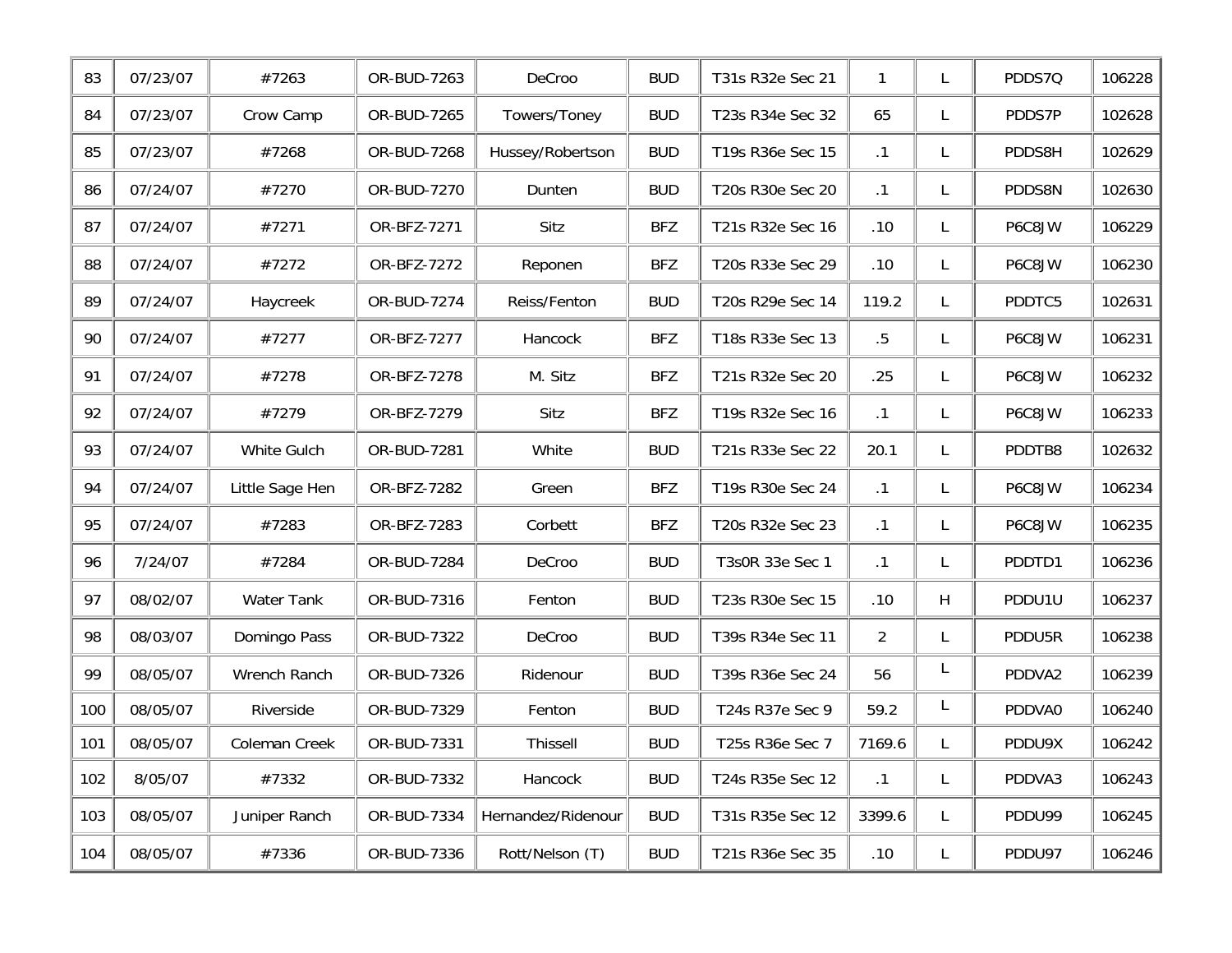| 105 | 08/07/08 | Spear Springs    | OR-BFZ-7344  | Theall          | <b>BFZ</b> | T19s R31e Sec 19 | 355    | L  | P6DVN4 | 106247 |
|-----|----------|------------------|--------------|-----------------|------------|------------------|--------|----|--------|--------|
| 106 | 08/15/07 | Coffee Pot Creek | OR-BUD-7366  | <b>Thissell</b> | <b>BUD</b> | T22s R32e Sec 1  | 1.1    | L  | PDDW1H | 106249 |
| 107 | 08/16/07 | Soldier Creek    | OR-BUD-7369  | Hancock         | <b>BUD</b> | T22s R32e Sec 5  | $.5\,$ | L. | PDDW2Q | 106251 |
| 108 | 8/29/07  | Moreland Ranch   | OR-CRAN-7405 | <b>Thissell</b> | CRAN       | T25S, R34E, S18  | 40     | H  | PNDYU6 | 109932 |
| 109 | 8/30/07  | Stone House      | OR-BUD-7407  | Hancock, Hahn   | <b>BUD</b> | T31S, R35E, S4   | .25    | L. | PDDYW9 | 109933 |
| 110 | 8/30/07  | #7408            | OR-MAR-7408  | Janette         | <b>MAR</b> | T26S, R31E, S31  | .50    | L  | PRDY27 | 109934 |
| 111 | 8/31/07  | #7413            | OR-BFZ-7413  | Hussey          | <b>BUD</b> | T20S, R25E, S26  | .25    | L  | P6C8JW | 109935 |
| 112 | 8/31/07  | Lester           | OR-95S-7414  | Robertson       | 95S        | T17S, R26E, S35  | .10    | L  | PNDY5P | 109936 |
| 113 | 8/31/07  | #7416            | OR-BFZ-7416  | Hancock, Sharpe | <b>BFZ</b> | T18S, R32E, S10  | .25    | L. | P6C8JW | 109937 |
| 114 | 8/31/07  | Indian Cr.       | OR-BUD-7420  | Gubser, Hahn    | <b>BUD</b> | T28S, R36E, S36  | 6.7    | L  | PNDY2V | 109938 |
| 115 | 9/1/07   | #7425            | OR-BFZ-7425  | Freitag         | <b>BFZ</b> | T19S, R33E, S19  | .20    | L  | P6C8JW | 109939 |
| 116 | 9/1/07   | #7427            | OR-BUD-7427  | Boyd, Towers    | <b>BUD</b> | T21S, R33E, S19  | .10    | L  | PDDY5K | 109940 |
| 117 | 9/2/07   | #7433            | OR-CRAN-7433 | White           | CRAN       | T24S, R32E, S32  | .10    | H  | PNDY7D | 109941 |
| 118 | 9/3/07   | #7435            | OR-BFZ-7435  | Valentine       | <b>BFZ</b> | T19s R27e Sec 2  | .10    | H  | P6DZN8 | 109943 |
| 119 | 9/3/07   | #7436            | OR-BFZ-7436  | Valentine       | <b>BFZ</b> | T19s R27e Sec 3  | .10    | H  | P6DZP0 | 109944 |
| 120 | 9/4/07   | #7438            | OR-BFZ-7438  | Riess/Toelle    | <b>BFZ</b> | T20s R31e Sec 6  | .75    | L. | P6C8JW | 109946 |
| 121 | 9/4/07   | #7439            | OR-BUD-7439  | Fenton          | <b>BUD</b> | T20s R36e Sec 35 | .25    | L  | PDDZS8 | 109947 |
| 122 | 9/4/07   | #7440            | OR-BUD-7440  | Sisneros        | <b>BUD</b> | T32s R32e Sec 17 | .10    | L  | PDDZU1 | 109948 |
| 123 | 9/5/07   | #7443            | OR-BUD-7443  | <b>Nichols</b>  | <b>BUD</b> | T21s R36e Sec 10 | .10    |    | PDDZ0J | 109949 |
| 124 | 9/5/07   | #7444            | OR-BFZ-7444  | White           | <b>BFZ</b> | T21s R28e Sec 8  | .10    | L  | P6C8JW | 109950 |
| 125 | 9/5/07   | #7445            | OR-BFZ-7445  | Schmid          | <b>BFZ</b> | T19s R30e Sec 30 | .25    | L. | P6C8JW | 109951 |
| 126 | 9/7/07   | #7449            | OR-BFZ-7449  | Milmackie       | BFZ        | T19s R27e Sec 3  | .10    | L  | P6C8JW | 109953 |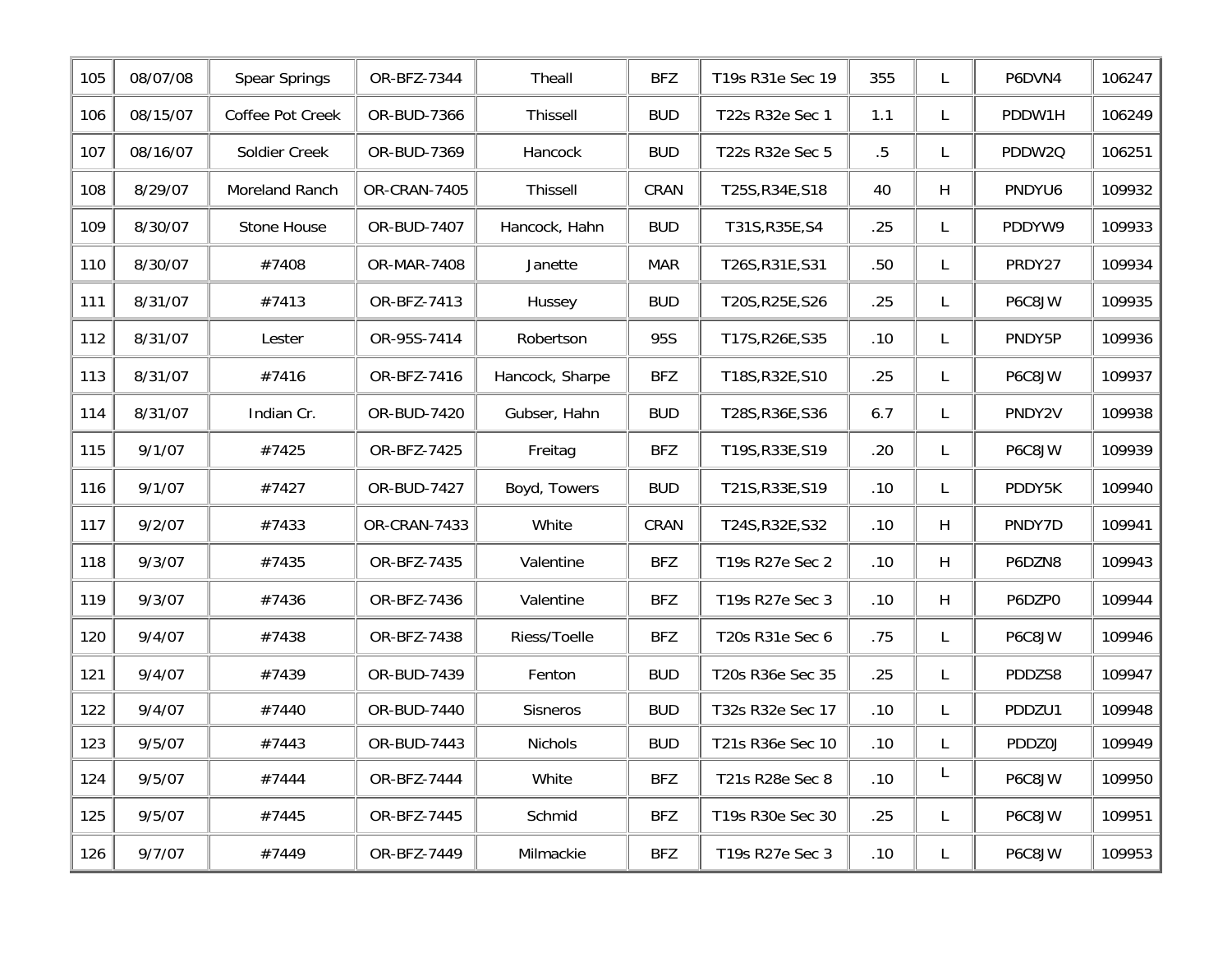| 127 | 9/14/07  | #7468             | OR-BUD-7468  | Toelle    | <b>BFZ</b> | T21s R34e Sec 25 | 12.5 | L         | PDD0MY                       | 109954 |
|-----|----------|-------------------|--------------|-----------|------------|------------------|------|-----------|------------------------------|--------|
| 128 | 9/15/07  | #7470             | OR-BFZ-7470  | Thissell  | <b>BFZ</b> | T19s R33e Sec 19 | .10  | L         | P6C8JW                       | 109955 |
| 129 | 9/15/07  | #7472             | OR-BUD-7472  | Petty     | <b>BUD</b> | T20s R34e Sec 30 | .10  | L         | PDDONJ                       | 109957 |
| 130 | 9/15/07  | #7473             | OR-BUD-7473  | Meisinger | <b>BUD</b> | T32s R32e Sec 20 | .25  | H         | <b>PDDONL</b>                | 109959 |
| 131 | 9/15/07  | #7474             | OR-BUD-7474  | Dunten    | <b>BUD</b> | T20s R33e Sec 5  | .50  | L         | PDDONU                       | 109960 |
| 132 | 9/15/07  | #7475             | OR-CRAN-7475 | Hussey    | <b>BUD</b> | T23s R34e Sec 31 | 5    | H         | PNDONV                       | 109961 |
| 133 | 09/21/07 | #7487             | OR-BUD-7487  | Rott      | <b>BUD</b> | T21s R31e Sec13  | 692  | RX        | 2824 JT NC65                 | 113167 |
| 134 | 09/25/07 | #7493             | OR-BFZ-743   | Johnson   | <b>BFZ</b> | T19s R27e Sec32  | 150  | <b>RX</b> | WFPR 04                      | 113137 |
| 135 | 09/26/07 | #7497             | OR-BUD-7497  | Ridenour  | <b>BUD</b> | T23 R26 Sec 28   | 2.54 | <b>RX</b> | 2824 JW NC52                 | 113138 |
| 136 | 10/3/07  | #7512             | OR-BFZ-7512  | Kephart   | <b>BFZ</b> | T21S R28E Sec 32 | .10  | H         | P6D1CD                       | 113139 |
| 137 | 10/04/07 | #7513             | OR-BUD-7513  | DeCroo    | <b>BUD</b> | T33S R32E Sec 36 | 10   | H         | PDD1DE                       | 113140 |
| 138 | 10/04/07 | #7514             | OR-BUD-7514  | Johnson   | <b>BUD</b> | T21S R27E Sec 5  | .10  | H         | P6D1DV                       | 113141 |
| 139 | 10/09/07 | #7516             | OR-BUD-7516  | Rott      | <b>BUD</b> | T31S R33E Sec 28 | 5025 | RX        | 2823 JM NC78<br>2823 JM GA04 | 113142 |
| 140 | 10/10/07 | #7517             | OR-MAR-7517  | Theall    | <b>MAR</b> | T27S R31E Sec 15 | 3000 | <b>Rx</b> | 2823 JM GA02                 | 113143 |
| 141 | 10/10/07 | <b>Neals Hill</b> | OR-BUD-7519  | Sitz      | <b>BUD</b> | T29S R36E Sec 23 | 1386 | H         | PDD1JM                       | 113144 |
| 142 | 10/10/07 | #7520             | OR-BFZ-7520  | Reiss     | <b>BFZ</b> | T20S R31E Sec 9  | .25  | H         | P6D1JT                       | 113145 |
| 143 | 10/13/07 | Research Plots RX | OR-BFZ-7523  | Valentine | <b>BFZ</b> | T20S R31E SEC 36 | 100  | <b>RX</b> | WFHF04<br>2824 JT NC65       | 113146 |
| 144 | 10/13/07 | Little Wolf       | OR-BFZ-7524  | Morefield | <b>BFZ</b> | T17S R33E SEC19  | 1.41 | H         | P6D1LW                       | 113147 |
| 145 | 10/23/07 | <b>Gus Wells</b>  | OR-95S-7533  | Meisnger  | 95S        | T21S R27E SEC 15 | 30   | <b>RX</b> | 2824 JW NC71                 | 113148 |
| 146 | 10/25/07 | #7535             | OR-BFZ-7535  | Reiss     | <b>BFZ</b> | T20S R31E SEC 15 | .25  | H         | P6D1UH                       | 113149 |
| 147 | 10/26/07 | Experiment St. RX | OR-BIC-7539  | Fenton    |            | T25S R26E SEC 26 | 20   | <b>RX</b> |                              | 113150 |